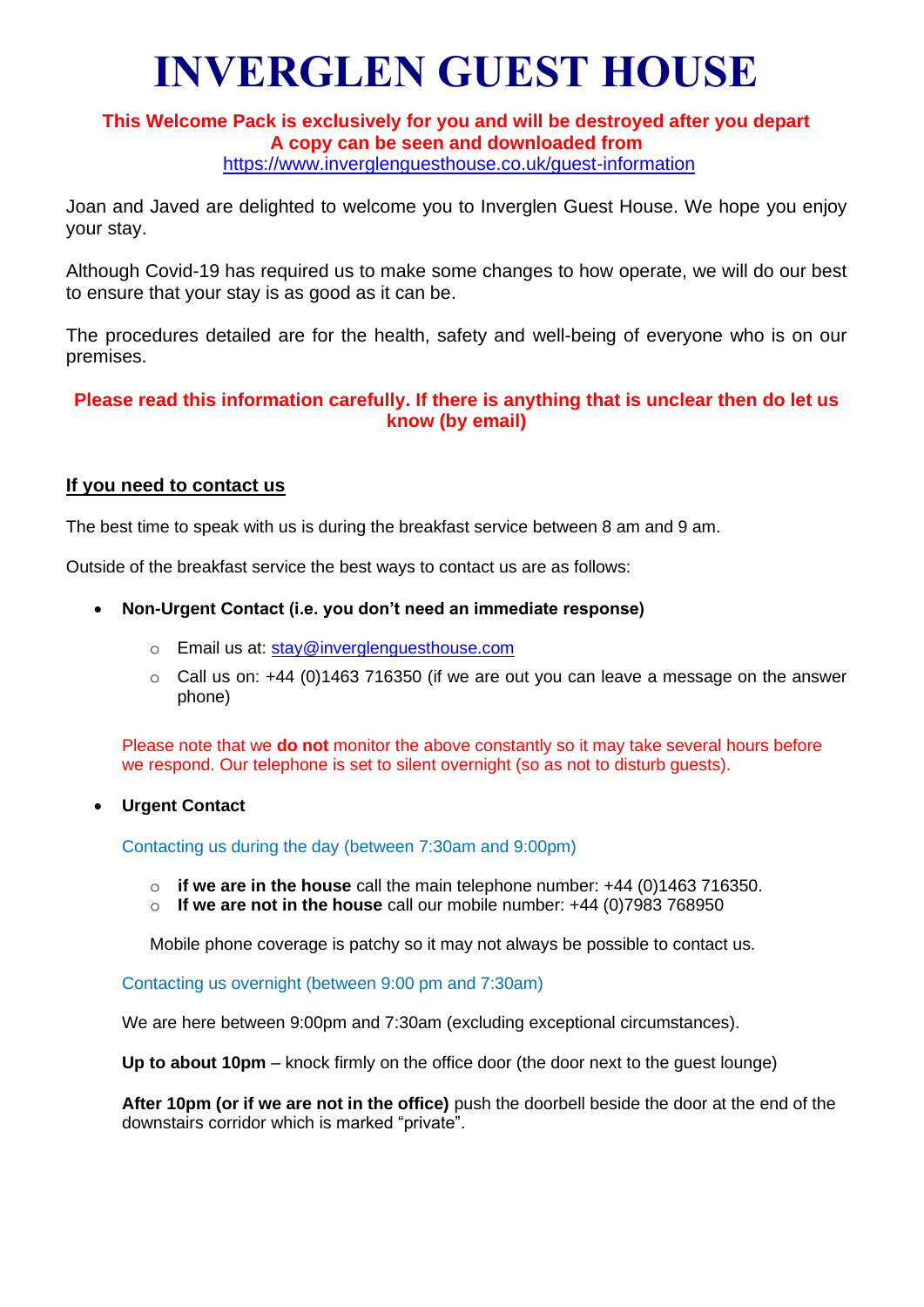# **If you Exhibit Virus Symptoms**

If while staying with us you should exhibit virus symptoms, be tested positive, or be advised to selfisolate by the official Test and Protect service you must inform us as soon as possible and, if you reasonably can, check out immediately and return home as per Government guidelines on travelling.

If you are unable to check-out immediately you must self-isolate in your bedroom, only leaving for medical reasons, or if you can, to return home using your own private transport. If you do self-isolate with us you must immediately request a test via<https://www.nhsinform.scot/test-and-protect> or you can call 0800 028 2816. You will be charged for every additional night you spend with us beyond your original booking. We can arrange to have extra food, medical and other essential supplies delivered to your room but this will be charged for at cost price plus 20% service charge.

If you decide to check-out early due to any of the above reasons you will be emailed a credit note for unused nights of your stay. Credit notes are subject to terms and conditions which will be detailed when the credit note is issued.

# **Keeping Public Areas Clean and Disinfected**

Our strict cleaning regime will keep the public areas clean and disinfected. If there is anything that needs attention please let us know.

## **Internet Access (Wireless)**

Network name: **inverglen\_guest**"

Password: **07IV23NW**. Note that the first digit is a zero and the third digit is an I (for Indigo) and not a number 1. The password is case sensitive.

### **Breakfast**

Social distancing means we have had to make changes to our Breakfast Service as follows.

- You have an allocated 30-minute breakfast slot. This is the same for each day of your stay unless otherwise agreed. Your time slot is written on your breakfast order form that is with this information note.
- **You must pre-order your breakfast before 8 pm the previous evening**. Use the order forms provided and place them on the table at the bottom of the stairs. If for any reason you miss the 8 pm deadline please still complete your order form and and we will do our best to get everything ready in time for you.
- If you would prefer a takeaway breakfast this is an available option on the order form. Take away orders will be placed on the table at the bottom of the stairs and can be collected at any time after 7:30 am.

# **Heating**

All rooms have independently controllable heating. If you are cold just turn the thermostat on the radiator to a higher setting. **Please turn the heating back down when you go out.**

# **Drying Wet Clothing**

There is a coat rack and an umbrella stand in the front vestibule. Please leave any wet brollies or wet waterproofs hanging in the vestibule to dry.

Please also leave any muddy boots in the vestibule to dry.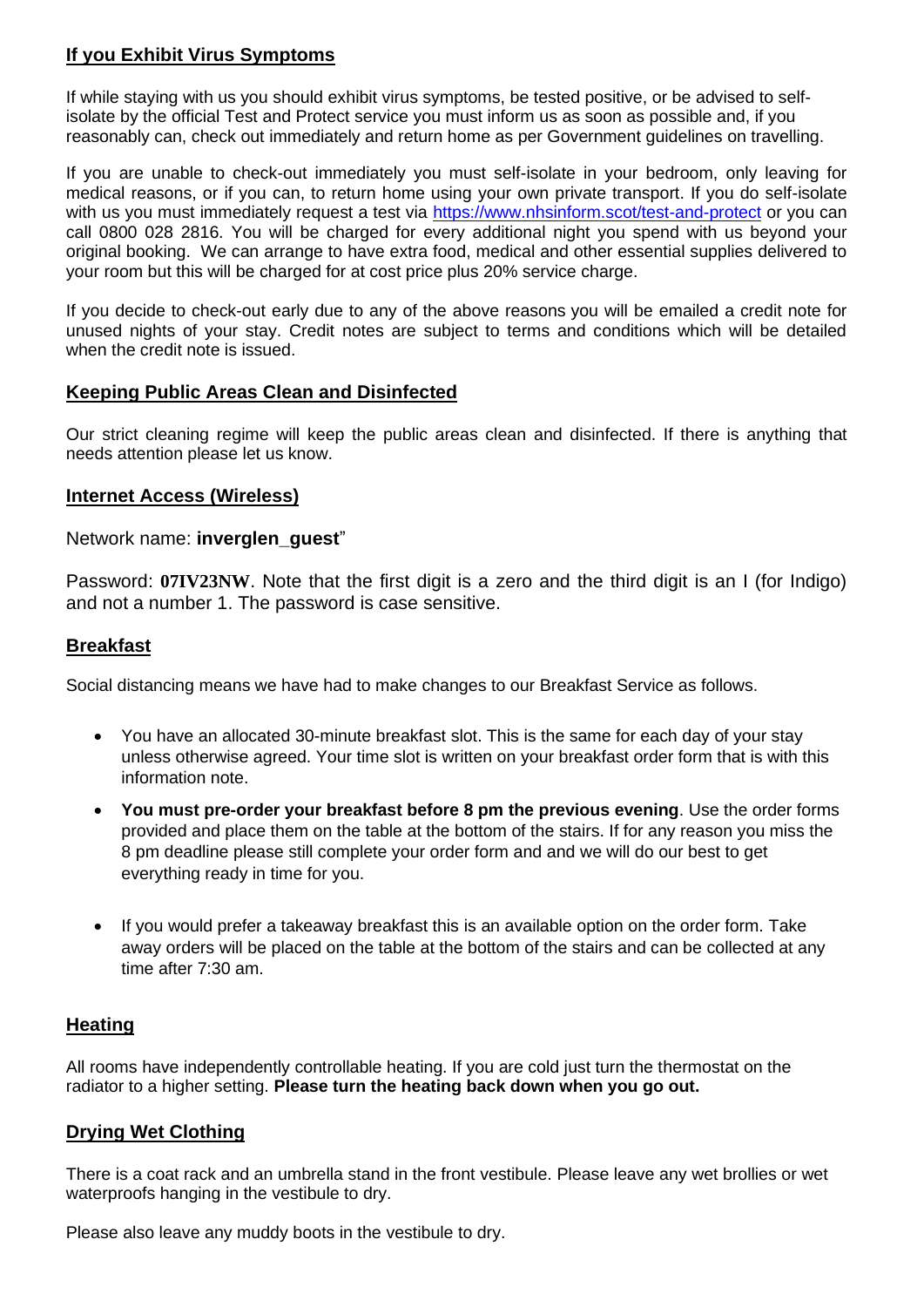# **Guest Lounge**

Unfortunately, due to social distancing requirements we have had to close off our guest lounge.

### **Servicing Rooms**

Bedrooms are not being serviced during stays. For your health and safety nobody will enter your rooms except you whilst you are staying with us.

## **Hospitality Tray**

Hospitality trays are provided. If you require extra supplies please contact us as detailed previously.

## **Dining Out**

We will do our best to make you aware of what restaurants are open. Most will require advanced reservations so you may be disappointed if you just turn up.

#### **Take Away Meals**

**Hot Take away meals must not be brought into the guest house. This is because the dining room is not available to use in the evenings, and bedrooms are not being serviced daily.**

You may bring cold food back to the guest house. This must be eaten in your bedroom and when you are finished all waste must be double bagged and placed in the bin. In the morning before you go out, remove the bag from the bin, securely tie it closed and leave it outside your room door. Make sure a new bag is in place (you will find a supply in the base of the bin).

#### **Towels & Bed-Linen**

Bed linen will not be changed during your stay. If you require extra pillows just let us know and they will be supplied.

If you need clean towels just let us know and they will be supplied.

Please do not leave wet towels on the bed or the carpeted areas.

#### **Luggage**

At present we are unable to assist with luggage.

#### **No Smoking or Vaping Policy**

#### **Smoking or using electronic cigarettes is not permitted anywhere within the guest house**.

DO NOT smoke anywhere on the premises, or tamper with the smoke alarms. A breach of these rules will result in you being asked to leave the premises immediately and you will be charged in full for your stay. You may also incur an additional charge for extra cleaning and an alarm re-set fee.

#### **Lost Keys**

If you lose your room key we are obliged to charge you not only for the cost of replacing the keys, but also for the cost of changing the locks on both front doors. It is necessary to change the locks for the security of our home and all our other guests.

The lost key charge will be approximately £150.00.